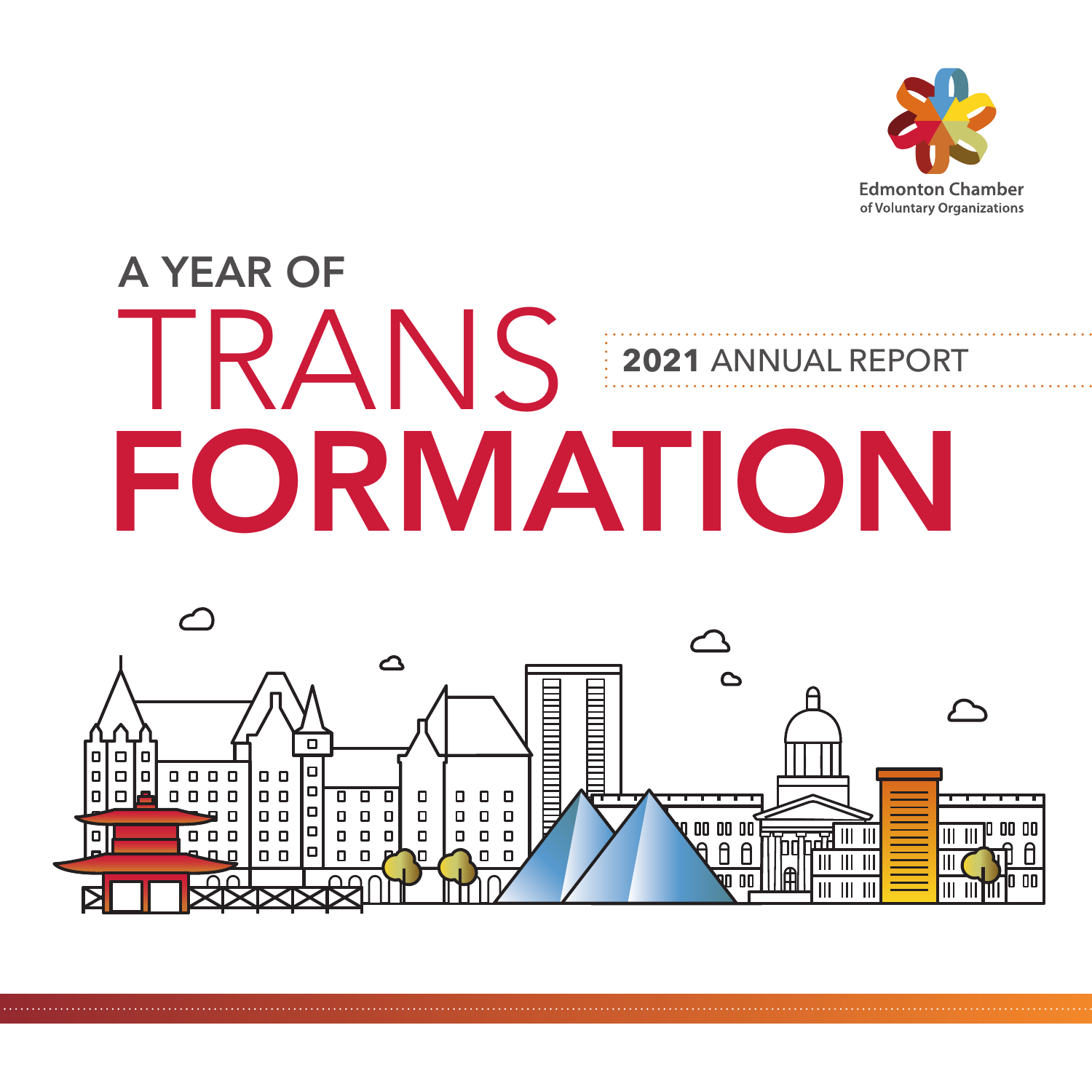1

This ongoing work to reimagine the non-profit community reached a major milestone in 2021 when we published *Transforming the Non-Profit Community in Edmonton, Phase 1: Identifying Myths, Trends, and Areas for Change*.

The report is the product of dozens of conversations with local non-profit leaders. It examines prevailing myths and trends in the non-profit sector and suggests new structures that transcend the status quo. It proposes a collective and continuous process of imagining how the sector's everyday practices could be different. It outlines the necessity in driving together towards a more equitable and inclusive sector.

Equity and inclusion were very much top of mind for ECVO in 2021. After a year of deep reflection, we're moving forward with tangible actions that embed principles of equity, diversity, and inclusion through all of our work, both internally and externally.

## RELAUNCHING A MORE ACCESSIBLE MEMBERSHIP PROGRAM

In July 2021, ECVO successfully relaunched its membership program intent on making it more accessible to charitable organizations. A highlight of the new membership program is free membership for all organizations with annual budgets of less than \$150,000.

With the discovery of Indigenous children's remains at the Kamloops Indian Residential School, ECVO made a renewed commitment to the Truth & Reconciliation Commission's Calls to Action. One such commitment was creating more opportunities for Indigenous organizations to build capacity and achieve their missions. As such, ECVO membership is free for all Indigenous community organizations moving forward.

ECVO is currently directing resources towards a broad analysis of the future of membership in the non-profit sector, including emerging trends that can support organizations to engage with their communities.

More information about ECVO memberships can be found at ecvo.ca/membership.

### A SNAPSHOT OF OUR MEMBERSHIP

*(as of December 31, 2021)*

In 2021, the Edmonton Chamber of Voluntary Organizations continued to advance conversations about systemic transformation in the non-profit sector.

ECVO would like to formally recognize that we are on Treaty 6 territory and the Métis Nation of Alberta, Region 4, a traditional meeting grounds, gathering place, and travelling route to the Cree, Saulteaux, Blackfoot, Métis, Dene and Nakota Sioux. We also acknowledge all the many First Nations, Métis, and Inuit whose footsteps have marked these lands since time immemorial.

This land has been a gathering place for many millennia. It has a long history as a place of learning and exchange. As an organization, ECVO is grateful to have a public platform through which we can continue promoting learning, collaboration, and the exchange of information for the betterment of our communities here on this land.

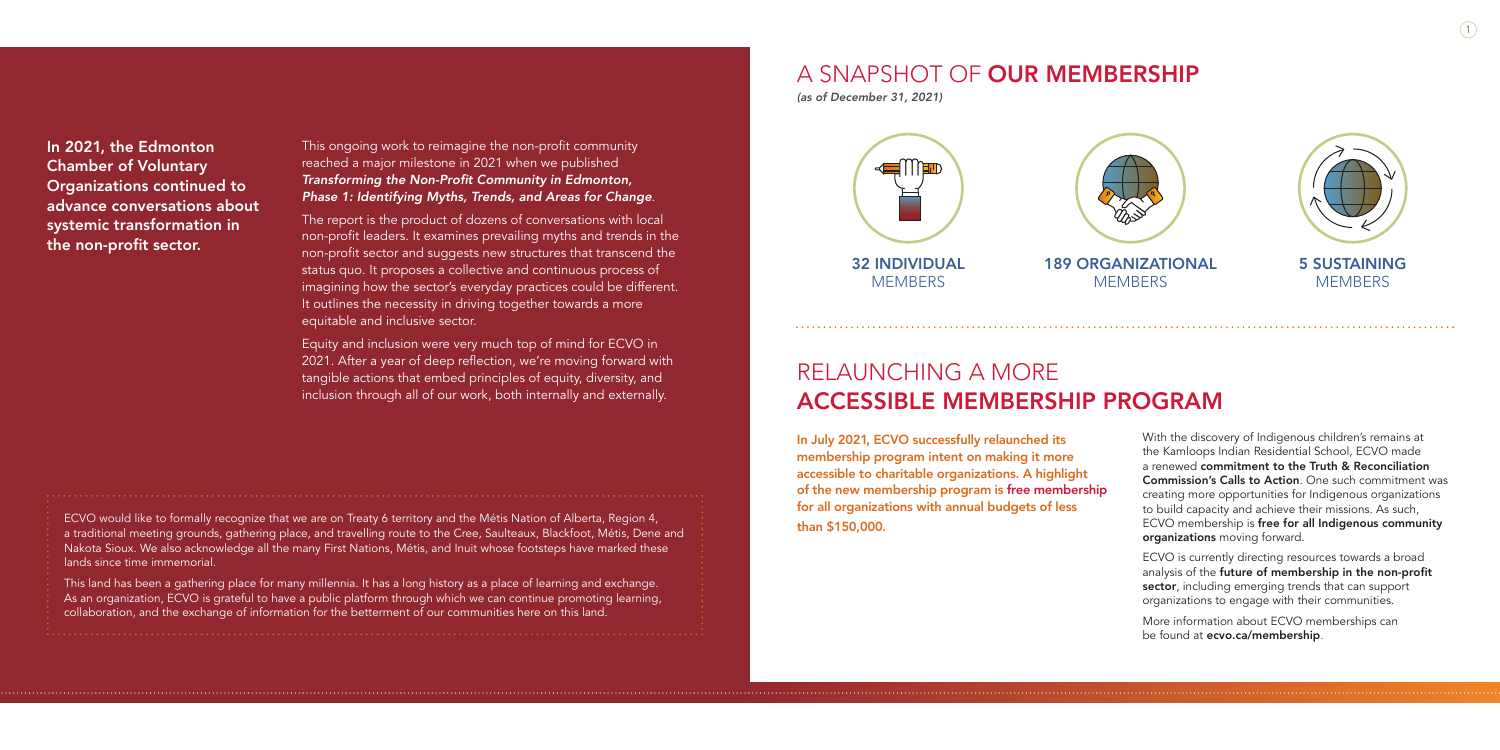



# FOUR STEPS TOWARD TRANSFORMATION

### KEY MILESTONES IN 2021



In May 2021, we published *Transforming the Non-Profit Community in Edmonton, Phase 1: Identifying Myths, Trends, and Areas for Change—*the

culmination of numerous conversations with sector leaders, who reflected on the past, present, and future of the sector. The report gathers perspectives on prevailing myths and trends in the non-profit sector, which intend to create a path forward toward new ways of thinking. The report also outlines a possible model for change that aims to intertwine four seemingly separate areas of non-profit work: the pillar of service, the pillar of policy, the pillar of consciousness, and the pillar of power.

More information on this report and other transformation initiatives are available at transformation.ecvo.ca.

More information about our commitment to equity, diversity, and inclusion is available at ecvo.ca/about.



Building a Better Capacity Building Ecosystem for Ethno-Cultural **Organizations** 

In 2021, ECVO launched the Ethno-cultural Capacity Building Collaborative, an initiative to strengthen Edmonton's capacity building ecosystem in such a way that increases access to organizational supports particularly for grassroots ethno-cultural organizations.

ECVO entered 2021 with a tangible plan to embed principles of equity, diversity, and inclusion—both internally and externally— throughout the organization, with an eye towards fundamentally changing the relationships between staff and with the sector. *Our Commitment to Equity, Diversity, and Inclusion: A Strategic Plan* outlines three strategic priorities for the organization: Diversify Our Leadership, Engage Our Community, and Grow Our Organization.

Key initiatives from the plan include the creation of an E.D.I. Committee of the board of directors and an E.D.I. book club between members of the ECVO team.

In 2021, the E.D.I. Committee of the board set the groundwork for a complete policy review through an equity, diversity, and inclusion lens, meant to embed these principles at the governance level.

The report explores topics such as governance practices in a neoliberal context, a history of governance approaches, democratizing non-profit governance, and case studies in participatory governance.

Starting Necessary Conversations About **Transformation** 

> With a number of local charitable organizations contributing to the project and backing from the Stollery Charitable Foundation and the City of Edmonton, its objectives are to build an ecosystem that is articulated, coordinated, and accessible to grassroots ethno-cultural organizations.

> The initiative reflects the complex challenges facing these organizations, recognizing the importance of intentionally removing barriers, redistributing power, and challenging the status quo in the non-profit sector.



In December 2021, ECVO published a report intended to start a conversation about transforming non-profit governance throughout the sector. *Reimagining Non-Profit Governance through a Social Justice Lens* responds to the question: how might we use a social justice lens to reimagine non-profit governance in Alberta?

The report serves as a foundational document for ECVO by charting a course for supporting Alberta

non-profits to reimagine their governance approaches, as well as a beginning guide for any non-profits interested in making their internal governance practices more equitable.

Read the report at ecvo.ca/reports.







### Becoming More Equitable and Inclusive from Within

### Reimagining Governance Through a Social Justice Lens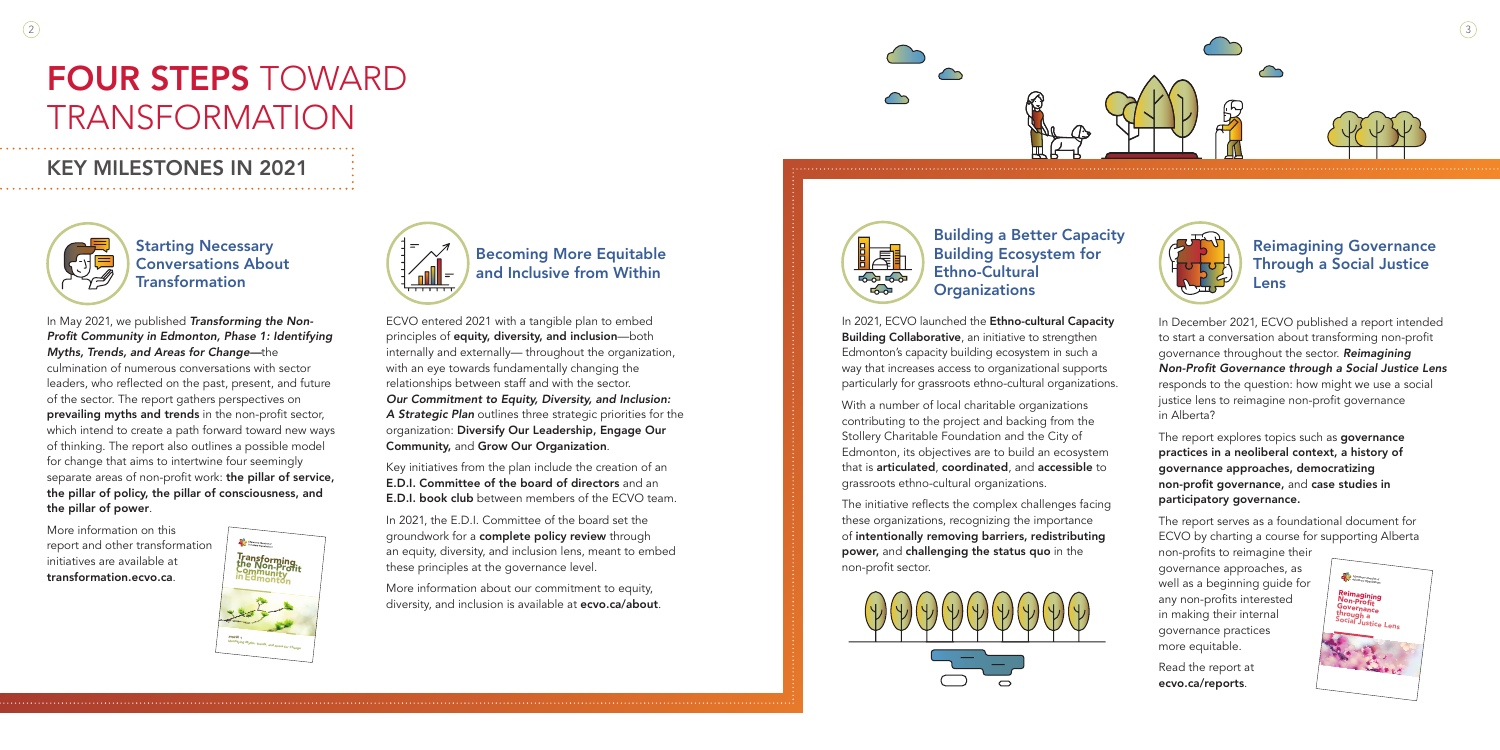#### Boosting Governance Capacity Throughout Alberta

94 board leaders took the Alberta Board Member Essentials (ABME) program in 2021. Additionally, we welcomed Volunteer Lethbridge as our first provincial ABME delivery partner. Dozens of board leaders participated in the first ever virtual Board Leadership Alberta conference, which expanded in scope to welcome leaders from around Alberta.

#### Hosting Transformative **Conversations**

#### Inspiring Partnership-Based Solutions for Edmonton's Newcomers

ECVO is a key partner stewarding the Edmonton Local Immigration Partnership (ELIP), a network of organizations working collaboratively to address challenges faced by Edmonton's newcomers. In 2021, ECVO supported the creation of ELIP's first Communications & Engagement Strategy. elip.ca

We hosted **six sessions** of our Answering Your Questions series in 2021. Sessions focused on volunteerism and insurance and non-profit governance, providing a space for the non-profit sector to pose their unique queries and conundrums to experts.

# 2021 HIGHLIGHTS

#### Keeping E.D.I. Front and Centre in the Non-Profit **Community**

In 2021, we launched the Transformative Thinkers Series, which invited notable speakers such as Vu Le and Senator Ratna Omidvar to inspire new ways of thinking about how we structure and operate our organizations.

#### Answering Your Most Pressing Questions

#### Advancing a Cohesive and Resilient Non-Profit Sector

ECVO continues to play a leadership role in the **Alberta** Nonprofit Network (ABNN), a network of organizations working together to leverage resources and take collective action on strategic issues impacting Alberta's non-profits. albertanonprofits.ca

## Provincial **Advocacy**

**Municipal** Advocacy

#### Helping Organizations Manage Change and **Disruption**

In 2021, we launched a free E.D.I. Roundtable Series in partnership with the Centre for Race & Culture. More than 500 attendees joined five sessions on topics as diverse as intersectionality, allyship, and inclusive partnerships.

#### Volunteer Fair Goes Virtual

In 2021, we experimented with our first ever Virtual Volunteer Fair, during which 28 local non-profits connected with hundreds of potential volunteers via the innovative virtual events platform HopIn.

In 2021, ECVO brought to light multiple challenges facing Alberta's non-profits. We advocated against proposed changes to the Lobbyist Act, supported AGLC's charitable gaming review, and pressed the Government of Alberta for clearer policies to support organizations' digital transitions.

After Edmontonians elected a new City Council in October 2021, ECVO went to work establishing connections with the Mayor and Councillors, encouraging City Council to consider how they can work more closely with non-profits. Additionally, we successfully advocated for maintaining and reviewing the City of Edmonton's Community Investment Operating Grant program, which had been tabled for cancellation.

In October 2021, ECVO hosted a virtual Mayoral Forum, which was attended by 147 non-profit leaders and 8 mayoral candidates, and focused on the candidates' priorities for supporting an equitable recovery for the charitable sector. During the 2021 municipal budget deliberations, we advocated for ongoing funding and additional mental health supports as part of the City of Edmonton's Community Investment Operating Grant program.





ECVO partnered with FuseSocial and **IntegralOrg** on the virtual Weather the Storm symposium, during which organizations learned new tools and strategies for nonprofit sustainability from speakers from around the province.

### Thousands of New Volunteer Adventures

The online volunteer matching platform Volunteer Connector helped create 15,104 new connections between volunteers and non-profits in 2021. volunteerconnector.org

# GIVING VOICE TO CRITICAL ISSUES THAT IMPACT THE SECTOR

In 2021, ECVO's advocacy initiatives helped build stronger relationships and communication pathways between the non-profit sector, funders, and governments.